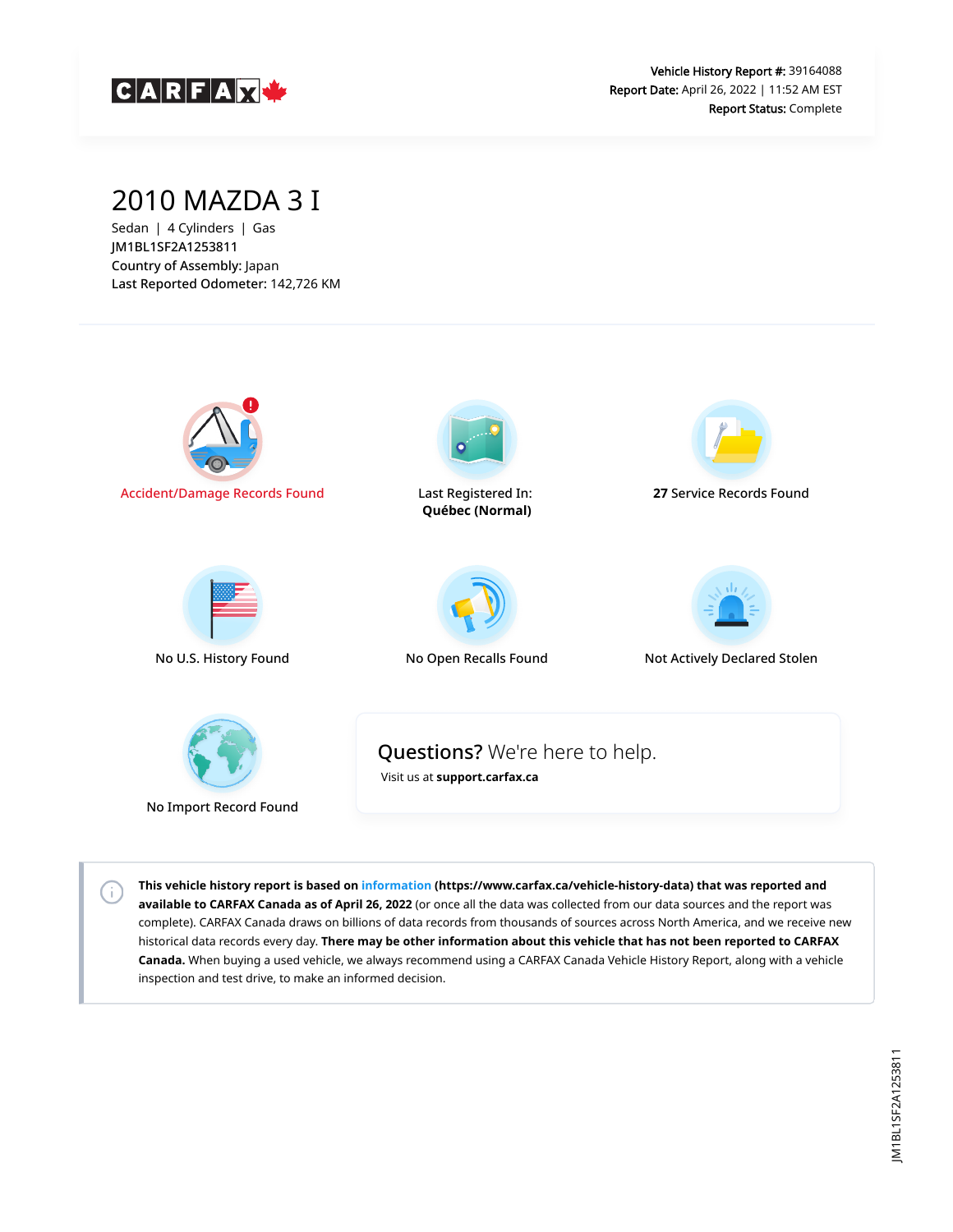### **Vehicle History Report**

![](_page_1_Picture_1.jpeg)

# $\bigotimes$  Accident/Damage

| <b>INCIDENT DATE</b> | <b>DETAILS</b>                                          | <b>AMOUNT</b> |
|----------------------|---------------------------------------------------------|---------------|
| <b>@</b> 2020 Feb 29 | n/a                                                     |               |
|                      | <b>Estimate:</b> Left Side   Estimate Date: 2020 Feb 29 | \$2,869.83    |

#### Registration

 This vehicle has been registered in the province of **Québec** in **Canada** with **Normal** branding. **We checked for:** Inspection Required, Normal, Non-repairable, Rebuilt, Salvage and Stolen.

#### Service Records

| <b>DATE</b> | <b>ODOMETER</b> | <b>SOURCE</b>                                                       | <b>DETAILS</b>                                    |
|-------------|-----------------|---------------------------------------------------------------------|---------------------------------------------------|
| 2014 Feb 19 | 75,802 KM       | Mazda Pointe-Aux-Trembles<br>Pointe-Aux-Trembles, Québec,<br>Canada | Vehicle serviced                                  |
| 2014 Mar 17 | 76,708 KM       | Mazda Pointe-Aux-Trembles<br>Pointe-Aux-Trembles, Québec,<br>Canada | Vehicle serviced                                  |
| 2014 Mar 28 | 76,725 KM       | Mazda Pointe-Aux-Trembles<br>Pointe-Aux-Trembles, Québec,<br>Canada | Vehicle serviced                                  |
| 2014 Oct 6  | 84,769 KM       | Mazda Pointe-Aux-Trembles<br>Pointe-Aux-Trembles, Québec,<br>Canada | <b>Vehicle serviced</b>                           |
| 2014 Nov 24 | 85,458 KM       | Mazda Pointe-Aux-Trembles<br>Pointe-Aux-Trembles, Québec,<br>Canada | Vehicle serviced                                  |
| 2015 Jan 22 | 86,998 KM       | Mazda Pointe-Aux-Trembles<br>Pointe-Aux-Trembles, Québec,<br>Canada | <b>Vehicle serviced</b>                           |
| 2015 May 4  | 89,816 KM       | Mazda Pointe-Aux-Trembles<br>Pointe-Aux-Trembles, Québec,<br>Canada | Vehicle serviced<br>Tire(s) replaced<br>$\bullet$ |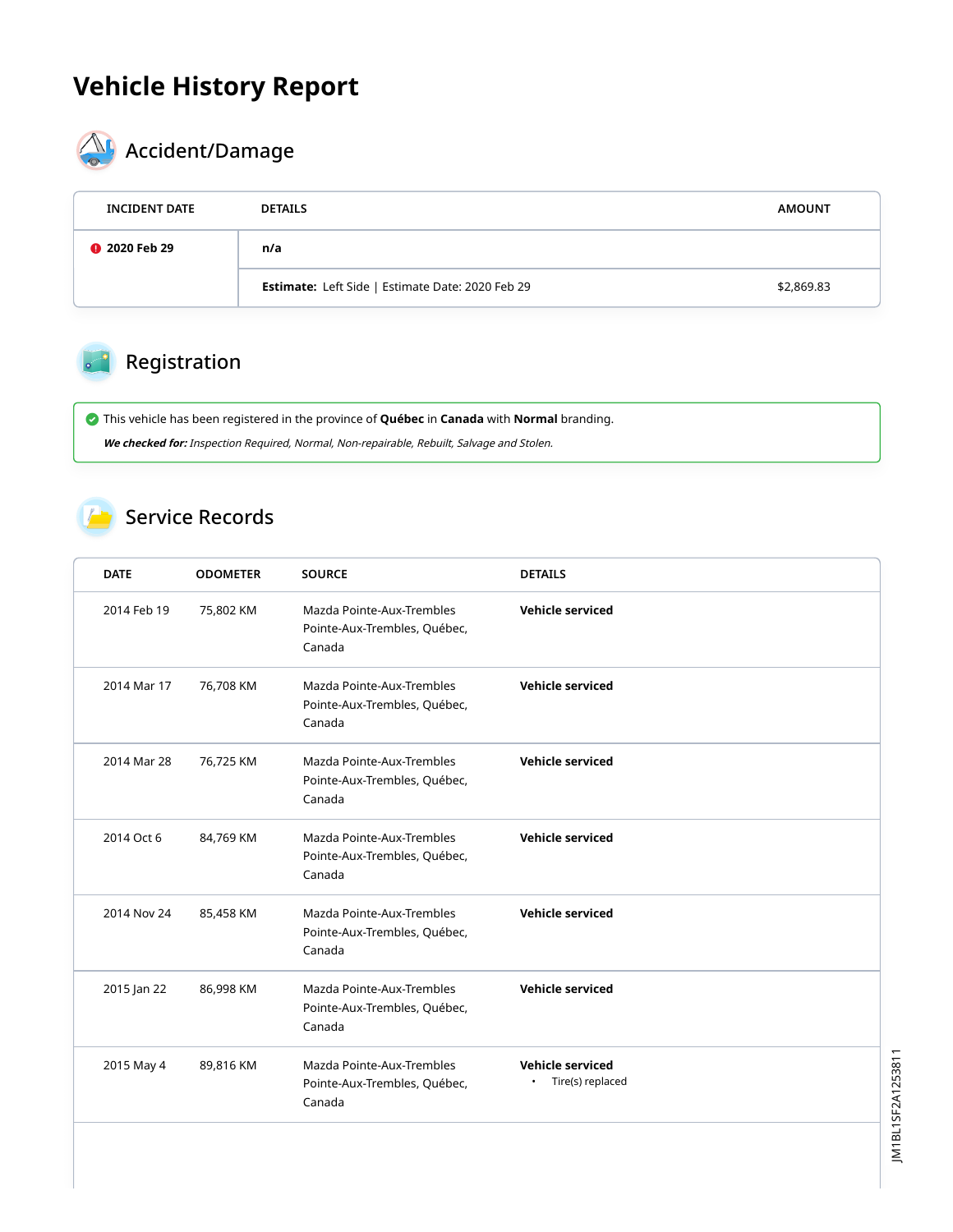| <b>DATE</b> | <b>ODOMETER</b> | <b>SOURCE</b>                                                       | <b>DETAILS</b>          |
|-------------|-----------------|---------------------------------------------------------------------|-------------------------|
| 2015 Aug 13 | 93,252 KM       | Mazda Pointe-Aux-Trembles<br>Pointe-Aux-Trembles, Québec,<br>Canada | <b>Vehicle serviced</b> |
| 2015 Dec 7  | 96,630 KM       | Mazda Pointe-Aux-Trembles<br>Pointe-Aux-Trembles, Québec,<br>Canada | Vehicle serviced        |
| 2016 Mar 8  | 99,084 KM       | Mazda Pointe-Aux-Trembles<br>Pointe-Aux-Trembles, Québec,<br>Canada | Vehicle serviced        |
| 2016 May 2  | 100,558 KM      | Mazda Pointe-Aux-Trembles<br>Pointe-Aux-Trembles, Québec,<br>Canada | Vehicle serviced        |
| 2016 Dec 14 | 107,659 KM      | Mazda Pointe-Aux-Trembles<br>Pointe-Aux-Trembles, Québec,<br>Canada | <b>Vehicle serviced</b> |
| 2017 May 29 | 112,614 KM      | Mazda Pointe-Aux-Trembles<br>Pointe-Aux-Trembles, Québec,<br>Canada | Vehicle serviced        |
| 2017 Oct 6  | 116,187 KM      | Mazda Pointe-Aux-Trembles<br>Pointe-Aux-Trembles, Québec,<br>Canada | <b>Vehicle serviced</b> |
| 2017 Dec 14 | 118,369 KM      | Mazda Pointe-Aux-Trembles<br>Pointe-Aux-Trembles, Québec,<br>Canada | <b>Vehicle serviced</b> |
| 2018 May 25 | 122,354 KM      | Mazda Pointe-Aux-Trembles<br>Pointe-Aux-Trembles, Québec,<br>Canada | <b>Vehicle serviced</b> |
| 2018 Jun 15 |                 | Mazda Pointe-Aux-Trembles<br>Pointe-Aux-Trembles, Québec,<br>Canada | Vehicle serviced        |
| 2018 Sep 21 | 126,156 KM      | Mazda Pointe-Aux-Trembles<br>Pointe-Aux-Trembles, Québec,<br>Canada | Vehicle serviced        |
| 2018 Dec 14 | 127,796 KM      | Mazda Pointe-Aux-Trembles<br>Pointe-Aux-Trembles, Québec,<br>Canada | Vehicle serviced        |
| 2018 Dec 28 | 127,800 KM      | Mazda Pointe-Aux-Trembles<br>Pointe-Aux-Trembles, Québec,<br>Canada | <b>Vehicle serviced</b> |
| 2019 Jan 11 | 128,427 KM      | Mazda Pointe-Aux-Trembles<br>Pointe-Aux-Trembles, Québec,<br>Canada | Vehicle serviced        |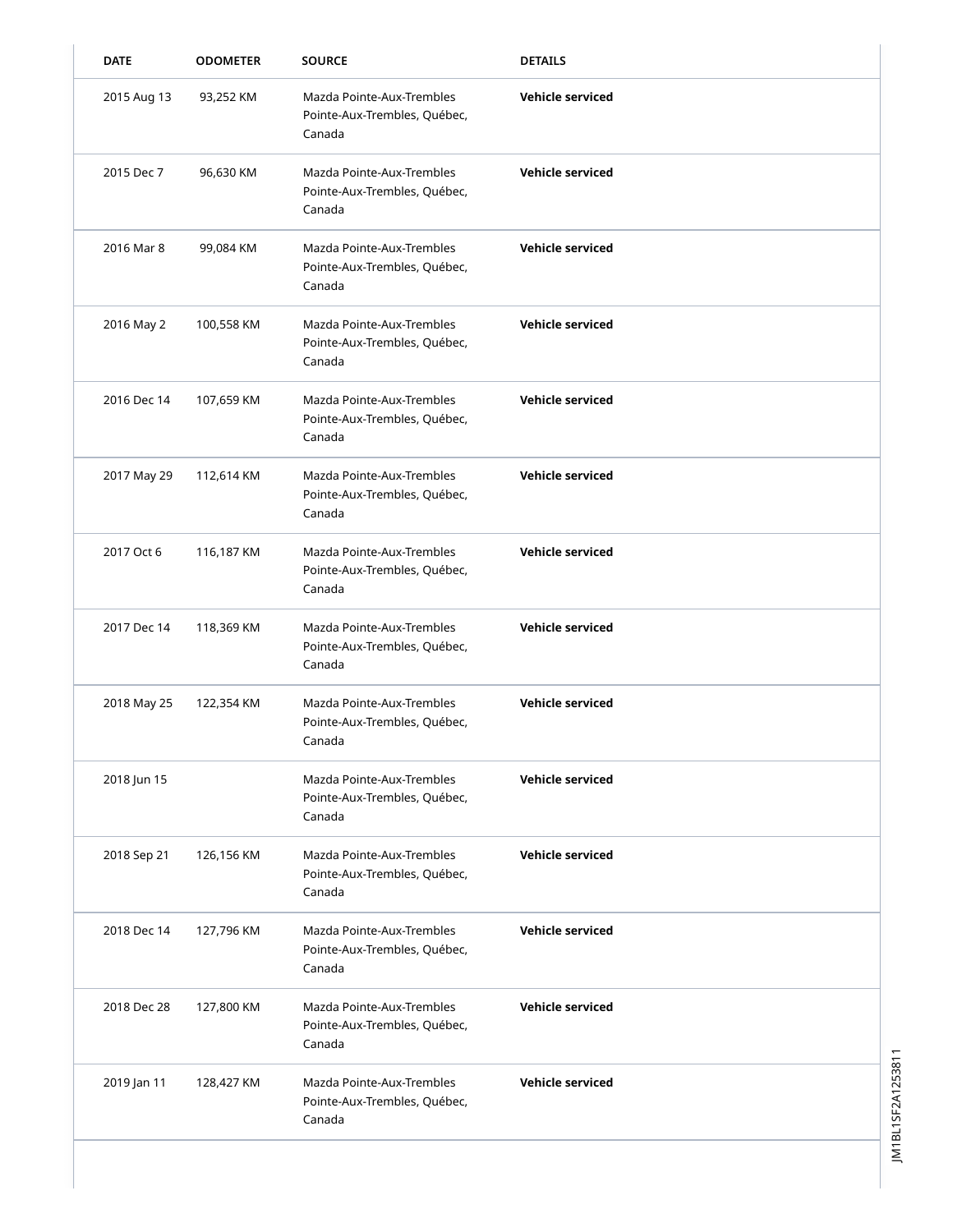| <b>DATE</b> | <b>ODOMETER</b> | <b>SOURCE</b>                                                       | <b>DETAILS</b>                                                                    |
|-------------|-----------------|---------------------------------------------------------------------|-----------------------------------------------------------------------------------|
| 2019 May 15 | 130,696 KM      | Mazda Pointe-Aux-Trembles<br>Pointe-Aux-Trembles, Québec,<br>Canada | Vehicle serviced<br>Tire(s) mounted<br>$\bullet$<br>Tire(s) replaced<br>$\bullet$ |
| 2019 Nov 22 | 135,301 KM      | Mazda Pointe-Aux-Trembles<br>Pointe-Aux-Trembles, Québec,<br>Canada | Vehicle serviced<br>Tire(s) mounted<br>$\bullet$                                  |
| 2020 Jun 9  |                 | Mazda Pointe-Aux-Trembles<br>Pointe-Aux-Trembles, Québec,<br>Canada | Vehicle serviced                                                                  |
| 2020 Nov 18 | 141,210 KM      | Mazda Pointe-Aux-Trembles<br>Pointe-Aux-Trembles, Québec,<br>Canada | Vehicle serviced<br>Tire(s) mounted<br>$\bullet$                                  |
| 2021 Feb 26 |                 | Mazda Pointe-Aux-Trembles<br>Pointe-Aux-Trembles, Québec,<br>Canada | <b>Vehicle serviced</b>                                                           |
| 2021 Mar 4  | 142,726 KM      | Auto Mecanique 116 Inc<br>Beloeil, Québec, Canada                   | Vehicle serviced                                                                  |

#### <span id="page-3-0"></span>**Open Recalls**

 No safety recall information available as of the date/time that this report was generated. For additional safety recall information and nonsafety related recall campaigns, please contact MAZDA or visit **[Mazda's website.](https://www.mazda.ca/en/owners/recalls/)**

#### <span id="page-3-1"></span>Stolen Vehicle Check

This vehicle is not actively declared stolen.

### Detailed History

| <b>DATE</b> | <b>ODOMETER</b> | <b>SOURCE</b>                                                       | <b>RECORD TYPE</b> | <b>DETAILS</b>                                         |
|-------------|-----------------|---------------------------------------------------------------------|--------------------|--------------------------------------------------------|
| 2010 Mar 30 |                 | Motor Vehicle Dept.<br>Québec, Canada                               | Canadian Renewal   | Registration Issued or Renewed<br>First Owner Reported |
| 2013 Dec 3  |                 | Motor Vehicle Dept.<br>Québec, Canada                               | Canadian Renewal   | Registration Issued or Renewed                         |
| 2014 Feb 19 | 75,802 KM       | Mazda Pointe-Aux-Trembles<br>Pointe-Aux-Trembles, Québec,<br>Canada | Service Record     | Vehicle serviced                                       |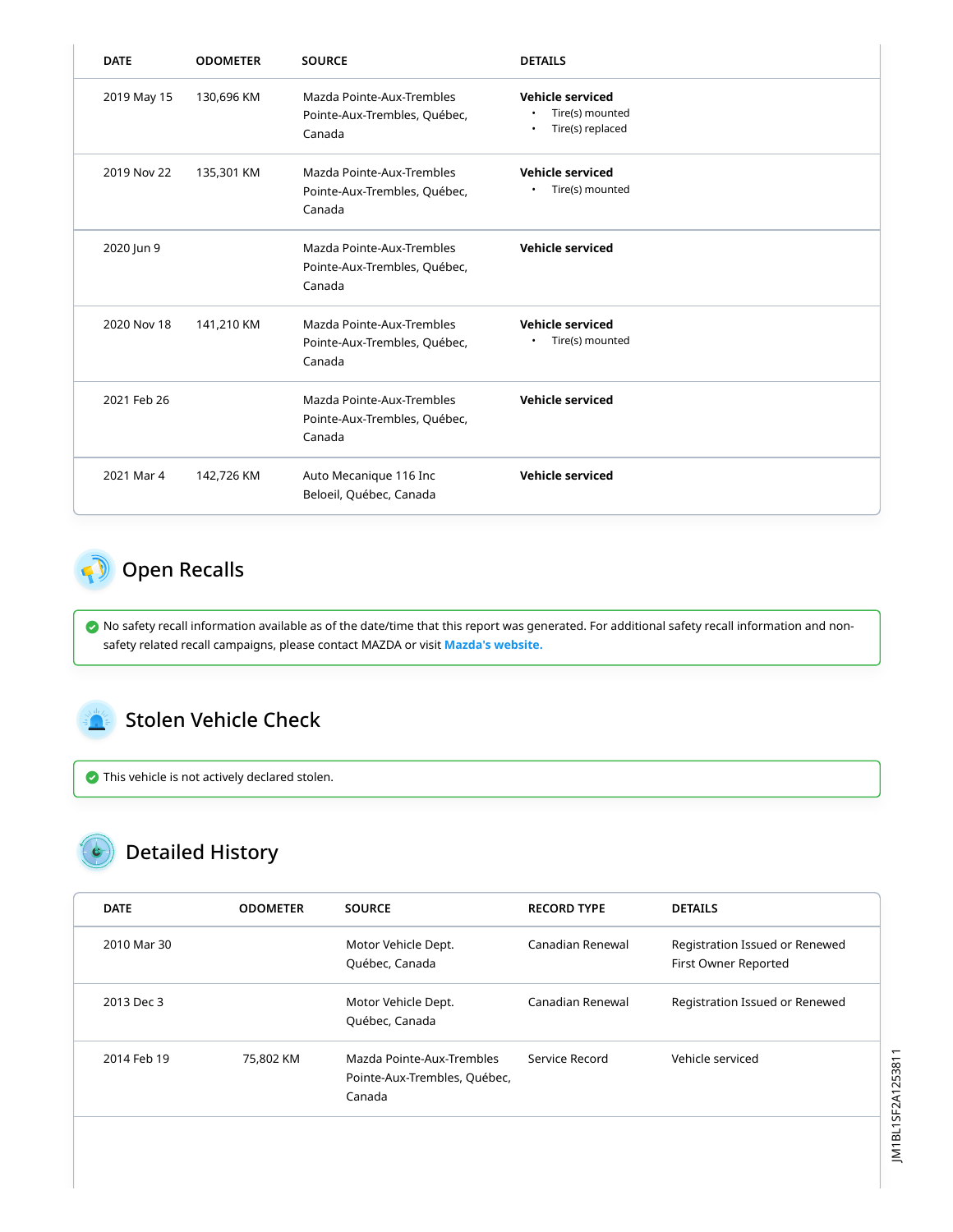| <b>DATE</b> | <b>ODOMETER</b> | <b>SOURCE</b>                                                       | <b>RECORD TYPE</b> | <b>DETAILS</b>                                       |
|-------------|-----------------|---------------------------------------------------------------------|--------------------|------------------------------------------------------|
| 2014 Mar 13 | 76,000 KM       | <b>Independent Source</b><br>Pointe-Aux-Trembles, Québec,<br>Canada | Odometer reading   |                                                      |
| 2014 Mar 17 | 76,708 KM       | Mazda Pointe-Aux-Trembles<br>Pointe-Aux-Trembles, Québec,<br>Canada | Service Record     | Vehicle serviced                                     |
| 2014 Mar 28 |                 | Motor Vehicle Dept.<br>Québec, Canada                               | Canadian Renewal   | Registration Issued or Renewed<br>New Owner reported |
| 2014 Mar 28 | 76,725 KM       | Mazda Pointe-Aux-Trembles<br>Pointe-Aux-Trembles, Québec,<br>Canada | Service Record     | Vehicle serviced                                     |
| 2014 Oct 6  | 84,769 KM       | Mazda Pointe-Aux-Trembles<br>Pointe-Aux-Trembles, Québec,<br>Canada | Service Record     | Vehicle serviced                                     |
| 2014 Oct 15 |                 | Motor Vehicle Dept.<br>Québec, Canada                               | Canadian Renewal   | Registration Issued or Renewed                       |
| 2014 Nov 24 | 85,458 KM       | Mazda Pointe-Aux-Trembles<br>Pointe-Aux-Trembles, Québec,<br>Canada | Service Record     | Vehicle serviced                                     |
| 2015 Jan 22 | 86,998 KM       | Mazda Pointe-Aux-Trembles<br>Pointe-Aux-Trembles, Québec,<br>Canada | Service Record     | Vehicle serviced                                     |
| 2015 May 4  | 89,816 KM       | Mazda Pointe-Aux-Trembles<br>Pointe-Aux-Trembles, Québec,<br>Canada | Service Record     | Vehicle serviced                                     |
| 2015 Aug 13 | 93,252 KM       | Mazda Pointe-Aux-Trembles<br>Pointe-Aux-Trembles, Québec,<br>Canada | Service Record     | Vehicle serviced                                     |
| 2015 Oct 28 |                 | Motor Vehicle Dept.<br>Québec, Canada                               | Canadian Renewal   | Registration Issued or Renewed                       |
| 2015 Dec 7  | 96,630 KM       | Mazda Pointe-Aux-Trembles<br>Pointe-Aux-Trembles, Québec,<br>Canada | Service Record     | Vehicle serviced                                     |
| 2016 Mar 8  | 99,084 KM       | Mazda Pointe-Aux-Trembles<br>Pointe-Aux-Trembles, Québec,<br>Canada | Service Record     | Vehicle serviced                                     |
| 2016 May 2  | 100,558 KM      | Mazda Pointe-Aux-Trembles<br>Pointe-Aux-Trembles, Québec,<br>Canada | Service Record     | Vehicle serviced                                     |
| 2016 Nov 9  |                 | Motor Vehicle Dept.<br>Québec, Canada                               | Canadian Renewal   | Registration Issued or Renewed                       |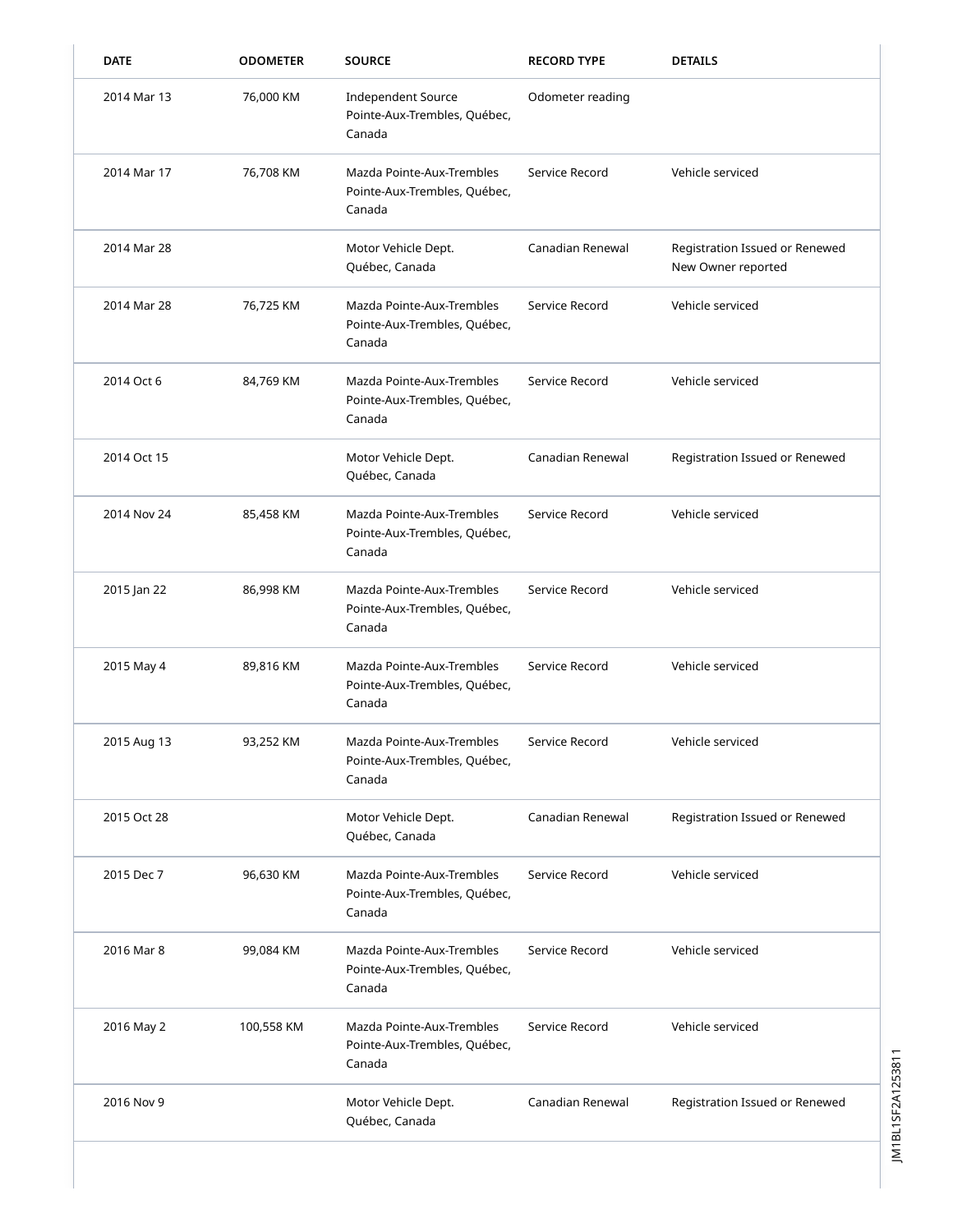| <b>DATE</b> | <b>ODOMETER</b> | <b>SOURCE</b>                                                       | <b>RECORD TYPE</b> | <b>DETAILS</b>                 |
|-------------|-----------------|---------------------------------------------------------------------|--------------------|--------------------------------|
| 2016 Dec 14 | 107,659 KM      | Mazda Pointe-Aux-Trembles<br>Pointe-Aux-Trembles, Québec,<br>Canada | Service Record     | Vehicle serviced               |
| 2017 May 29 | 112,614 KM      | Mazda Pointe-Aux-Trembles<br>Pointe-Aux-Trembles, Québec,<br>Canada | Service Record     | Vehicle serviced               |
| 2017 Oct 6  | 116,187 KM      | Mazda Pointe-Aux-Trembles<br>Pointe-Aux-Trembles, Québec,<br>Canada | Service Record     | Vehicle serviced               |
| 2017 Nov 1  |                 | Motor Vehicle Dept.<br>Québec, Canada                               | Canadian Renewal   | Registration Issued or Renewed |
| 2017 Dec 14 | 118,369 KM      | Mazda Pointe-Aux-Trembles<br>Pointe-Aux-Trembles, Québec,<br>Canada | Service Record     | Vehicle serviced               |
| 2018 May 25 | 122,354 KM      | Mazda Pointe-Aux-Trembles<br>Pointe-Aux-Trembles, Québec,<br>Canada | Service Record     | Vehicle serviced               |
| 2018 Jun 15 |                 | Mazda Pointe-Aux-Trembles<br>Pointe-Aux-Trembles, Québec,<br>Canada | Service Record     | Vehicle serviced               |
| 2018 Sep 21 | 126,156 KM      | Mazda Pointe-Aux-Trembles<br>Pointe-Aux-Trembles, Québec,<br>Canada | Service Record     | Vehicle serviced               |
| 2018 Oct 31 |                 | Motor Vehicle Dept.<br>Québec, Canada                               | Canadian Renewal   | Registration Issued or Renewed |
| 2018 Dec 14 | 127,796 KM      | Mazda Pointe-Aux-Trembles<br>Pointe-Aux-Trembles, Québec,<br>Canada | Service Record     | Vehicle serviced               |
| 2018 Dec 28 | 127,800 KM      | Mazda Pointe-Aux-Trembles<br>Pointe-Aux-Trembles, Québec,<br>Canada | Service Record     | Vehicle serviced               |
| 2019 Jan 11 | 128,427 KM      | Mazda Pointe-Aux-Trembles<br>Pointe-Aux-Trembles, Québec,<br>Canada | Service Record     | Vehicle serviced               |
| 2019 May 15 | 130,696 KM      | Mazda Pointe-Aux-Trembles<br>Pointe-Aux-Trembles, Québec,<br>Canada | Service Record     | Vehicle serviced               |
| 2019 Oct 2  |                 | Motor Vehicle Dept.<br>Québec, Canada                               | Canadian Renewal   | Registration Issued or Renewed |
| 2019 Nov 22 | 135,301 KM      | Mazda Pointe-Aux-Trembles<br>Pointe-Aux-Trembles, Québec,<br>Canada | Service Record     | Vehicle serviced               |